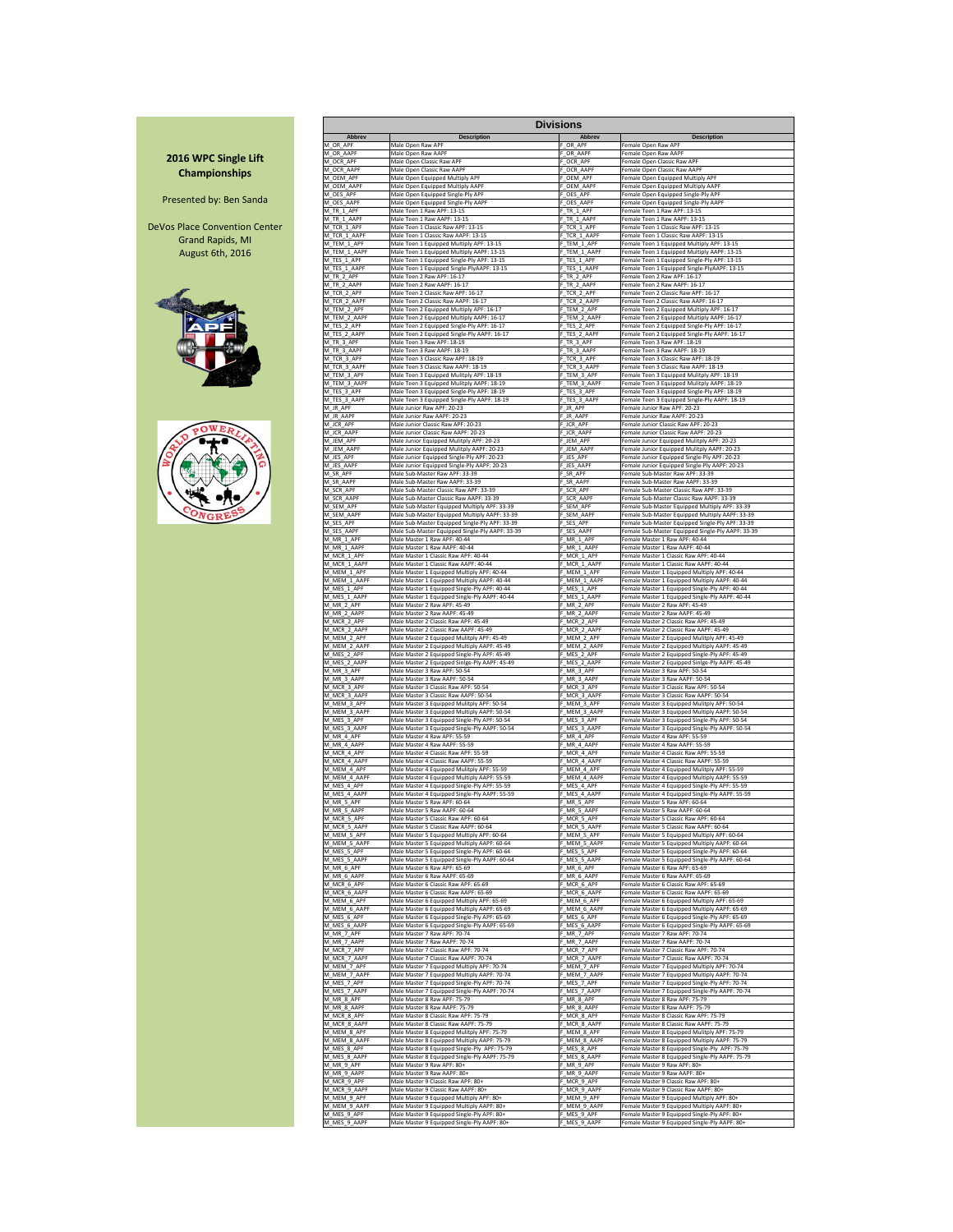| 2016 WPC Single Lift Championships - Bench Only - Kg Results<br>$6 - Aug-16$ |          |                     |                    |                      |              |                 |                |             |          |                             |             |             |                    |                           |                                   |
|------------------------------------------------------------------------------|----------|---------------------|--------------------|----------------------|--------------|-----------------|----------------|-------------|----------|-----------------------------|-------------|-------------|--------------------|---------------------------|-----------------------------------|
| <b>Name</b>                                                                  | Age      | <b>Div</b>          | <b>BWt</b><br>(Kg) | <b>WtCls</b><br>(Kg) | Glossbrenner | Bench 1         | <b>Bench 2</b> | Bench 3     | Bench 4  | <b>Best</b><br><b>Bench</b> | Coeff Score | Age & Coeff | <b>PI-Div-WtCl</b> | <b>Team</b>               | <b>Notes</b>                      |
| Alder, Christopher                                                           | 47       | M MR 2 WPC          | 112.9              | 125                  | 0.5592       | $-155$          | 165            | $-175$      |          | 165                         | 92.2598     | 99.8250     | 1-M MR 2 WPC-125   |                           |                                   |
| Bailey, Brian                                                                |          | 49 M_MR_2_AWPC      | 139.1              | 140                  | 0.5319       | 137.5           | $-145$         | $-155$      |          | 137.5                       | 73.1294     | 81.3930     | 1-M_MR_2_AWPC-140  | <b>Exile Barbell</b>      |                                   |
| Bogedain, Shawn                                                              | 31       | M OR WPC            | 97.7               | 100                  | 0.5872       | 142.5           | 160            | $-172.5$    |          | 160                         | 93.9440     | 0.0000      | 1-M OR WPC-100     |                           |                                   |
| Borton, Heather                                                              | 41       | MR 1 AWPC           | 66.3               | 67.5                 | 0.9124       | 45              | 52.5           | $-60$       |          | 52.5                        | 47.8984     | 48.3774     | 1-F_MR_1_AWPC-67.5 | <b>Flint Barbell Club</b> |                                   |
| Brendel, Larry                                                               |          | 38 M SR WPC         | 119.6              | 125                  | 0.5514       | 200             | $-215$         | $-215$      |          | 200                         | 110.2800    | 0.0000      | 1-M SR WPC-125     | <b>Highland Barbell</b>   |                                   |
| Brooks, Rick                                                                 |          | 22 M JR WPC         | 107.2              | 110                  | 0.5668       | 215             | 225            | 232.5       |          | 232.5                       | 131.7694    | 0.0000      | 1-M JR WPC-110     | <b>Team Maximus</b>       |                                   |
| Bunting, Ethan                                                               |          | 21 M JR AWPC        | 83.6               | 90                   | 0.6392       | 120             | $-135$         | $-135$      |          | 120                         | 76.7040     | 0.0000      | 2-M JR AWPC-90     | Michigan Barbenders       |                                   |
| Chase, Shawn                                                                 |          | 23 $\vert$ M JR WPC | 98                 | 100                  | 0.5864       | $-170$          | 170            | 182.5       |          | 182.5                       | 107.0089    | 0.0000      | 1-M JR WPC-100     | <b>Team Maximus</b>       |                                   |
| Cozine, Noble (awpc)                                                         | 59       | M MES 4 AWPC        | 117.2              | 125                  | 0.5539       | $-165$          | $-165$         | 165         | 182.5    | 165                         | 91.3853     | 120.1716    | 1-M_MES_4_AWPC-125 |                           |                                   |
| Cozine, Noble (wpc)                                                          |          | 59 M MES 4 WPC      | 117.2              | 125                  | 0.5539       | $-165$          | $-165$         | 165         | 182.5    | 165                         | 91.3853     | 120.1716    | 1-M_MES_4_WPC-125  |                           |                                   |
| Creedon, Steve                                                               |          | 52 M MEM 3 WPC      | 88                 | 90                   | 0.6197       | $-170$          | 170            | $-192.5$    |          | 170                         | 105.3490    | 122.7316    | 1-M_MEM_3_WPC-90   | <b>Animal House</b>       |                                   |
| Denniston, Karon                                                             |          | 60 F_MES_5_AWPC     | 54.3               | 56                   | 1.0701       | 57.5            | $-60$          | $\mathbf 0$ |          | 57.5                        | 61.5308     | 82.4512     | 1-F_MES_5_AWPC-56  |                           | <b>Best Bench Female Equipped</b> |
| Denniston, William                                                           |          | 59 M MES 4 AWPC     | 96.7               | 100                  | 0.5900       | 182.5           | 190            | $-195$      |          | 190                         | 112.0905    | 147.3990    | 1-M_MES_4_AWPC-100 |                           |                                   |
| Dickerson, Dick                                                              |          | 68 M MES 6 AWPC     | 103.2              | 110                  | 0.5742       | 180             | 185            | 187.5       | 192.5    | 187.5                       | 107.6625    | 169.6761    | 1-M MES 6 AWPC-110 | <b>Exile Barbell</b>      | <b>Best Bench Male Equipped</b>   |
| Dudek, Liz                                                                   | 58 F     | MR 4 WPC            | 60.5               | 67.5                 | 0.9811       | 72.5            | $-75$          | 75          |          | 75                          | 73.5825     | 94.9950     | 1-F_MR_4_WPC-67.5  | Team Turbine              | <b>Best Bench Female Raw</b>      |
| Dussia, Casie (awpc)                                                         |          | 42 F MR 1 AWPC      | 55.3               | 56                   | 1.0545       | 32.5            | 37.5           | 40          |          | 40                          | 42.1800     | 43.0236     | 1-F_MR_1_AWPC-56   | Team Repz                 |                                   |
| Dussia, Casie (wpc)                                                          | 42 $ F $ | MR 1 WPC            | 55.3               | 56                   | 1.0545       | 32.5            | 37.5           | 40          |          | 40                          | 42.1800     | 43.0236     | 1-F MR_1_WPC-56    | Team Repz                 |                                   |
| Fairchild, Richard III                                                       |          | 21 M JR AWPC        | 125.8              | 140                  | 0.5446       | 205             | 212.5          | $-227.5$    |          | 212.5                       | 115.7169    | 0.0000      | 1-M JR AWPC-140    | <b>Exile Barbell</b>      |                                   |
| Francis, Randy                                                               | 61       | M MES 5 WPC         | 81.3               | 82.5                 | 0.6508       | 167.5           | 175            | 182.5       | $-187.5$ | 182.5                       | 118.7710    | 162.2412    | 1-M_MES_5_WPC-82.5 | <b>Exile Barbell</b>      |                                   |
| Gearhart, Nathan                                                             |          | 30 M OR WPC         | 107.6              | 110                  | 0.5661       | 147.5           | 157.5          | $-160$      |          | 157.5                       | 89.1608     | 0.0000      | 1-M_OR_WPC-110     | Michigan Barbenders       |                                   |
| Gnatkowski, Zachary                                                          |          | 16   M TR 2 WPC     | 125.3              | 140                  | 0.5451       | 125             | 135            | $-140.5$    |          | 135                         | 73.5885     | 0.0000      |                    |                           |                                   |
|                                                                              |          |                     |                    |                      |              |                 |                |             |          |                             |             |             | 1-M_TR_2_WPC-140   | <b>Exile Barbell</b>      |                                   |
| Hanna, Timothy                                                               |          | 34 M_OEM_WPC        | 96.1               | 100                  | 0.5917       | 185             | 190            | $-197.5$    |          | 190                         | 112.4135    | 0.0000      | 1-M OEM_WPC-100    |                           |                                   |
| Haynes, Zoe                                                                  | 23       | JR WPC              | 59.3               | 60                   | 0.9970       | 60              | $-67.5$        | $-67.5$     |          | 60                          | 59.8170     | 0.0000      | 1-F JR WPC-60      | Michigan Barbenders       |                                   |
| Hessenthaler, Noah                                                           |          | 17 M TR 2 WPC       | 64.4               | 67.5                 | 0.7797       | 77.5            | 87.5           | $-92.5$     |          | 87.5                        | 68.2238     | 0.0000      | 1-M TR 2 WPC-67.5  | Team Armageddon           |                                   |
| Hoffer, Craig                                                                |          | 54 M_MR_3_WPC       | 200                | SHW                  | 0.4904       | 215             | 227.5          | $-238.5$    |          | 227.5                       | 111.5546    | 134.3118    | 1-M_MR_3_WPC-SHW   | <b>Exile Barbell</b>      |                                   |
| Houseworth, Randolph                                                         |          | 61 M_MR_5_WPC       | 175                | SHW                  | 0.5059       | 195             | 202.5          | 207.5       |          | 207.5                       | 104.9774    | 143.3991    | 1-M_MR_5_WPC-SHW   | <b>Exile Barbell</b>      |                                   |
| Johnston, Jeff                                                               |          | 37 M_SES_WPC        | 100                | 100                  | 0.5813       | 275             | 282.5          | $-290$      |          | 282.5                       | 164.2173    | 0.0000      | 1-M_SES_WPC-100    | Flint Barbell Club        |                                   |
| Kinnane, Tera                                                                |          | 40 F MR 1 AWPC      | 107.6              | SHW                  | 0.6966       | 80              | 85             | 92.5        |          | 92.5                        | 64.4355     | 64.4355     | 1-F MR 1 AWPC-SHW  | <b>Team Repz</b>          |                                   |
| Lucas, Ryan                                                                  |          | 23 M JR AWPC        | 89.7               | 90                   | 0.6130       | 147.5           | 152.5          | $-157.5$    |          | 152.5                       | 93.4825     | 0.0000      | 1-M JR AWPC-90     | <b>PFP Powerlifting</b>   |                                   |
| Lundgaard, Aaron                                                             |          | 42 M MR 1 WPC       | 116.1              | 125                  | 0.5550       | 175             | 197.5          | $-205$      |          | 197.5                       | 109.6125    | 111.8048    | 1-M_MR_1_WPC-125   | Double A Barbell          |                                   |
| McDermott, Joe (awpc)                                                        |          | 76 M MES 8 AWPC     | 73.6               | 75                   | 0.6983       | 110             | $-117.5$       | 117.5       | $-122.5$ | 117.5                       | 82.0503     | 153.9263    | 1-M_MES_8_AWPC-75  |                           |                                   |
| McDermott, Joe (wpc)                                                         |          | 76 M_MES_8 WPC      | 73.6               | 75                   | 0.6983       | 110             | $-117.5$       | 117.5       | $-122.5$ | 117.5                       | 82.0503     | 153.9263    | 1-M_MES_8_WPC-75   |                           |                                   |
| Miller, Christopher                                                          |          | 41 M_MR_1_WPC       | 124.5              | 125                  | 0.5460       | 137.5           | 145            | 155         |          | 155                         | 84.6300     | 85.4763     | 2-M_MR_1_WPC-125   | <b>Exile Barbell</b>      |                                   |
| Paval, Ryland                                                                |          | 50 M MR 3 WPC       | 96.7               | 100                  | 0.5900       | 142.5           | 157.5          | 165         |          | 165                         | 97.3418     | 109.9962    | 1-M_MR_3_WPC-100   | Clawson Barbell           |                                   |
| Roblyer, Adam                                                                |          | 27 M_OR_AWPC        | 102.8              | 110                  | 0.5750       | $-130$          | 137.5          | 145         |          | 145                         | 83.3750     | 0.0000      | 1-M_OR_AWPC-110    | Team Repz                 |                                   |
| Rodriguez, Danny                                                             |          | 30 M_OR_WPC         | 116.4              | 125                  | 0.5547       | 137.5           | $-145$         | 145         |          | 145                         | 80.4315     | 0.0000      | 1-M OR WPC-125     | Exile Barbell             |                                   |
| Seeley, Kayla (awpc)                                                         |          | 20 F JR AWPC        | 73.1               | 75                   | 0.8507       | 77.5            | 82.5           | $-87.5$     |          | 82.5                        | 70.1828     | 0.0000      | 1-F_JR_AWPC-75     | Swole Cartel              |                                   |
| Seeley, Kayla (wpc)                                                          |          | 20 $F$ JR WPC       | 73.1               | 75                   | 0.8507       | 77.5            | 82.5           | $-87.5$     |          | 82.5                        | 70.1828     | 0.0000      | 1-F_JR_WPC-75      | Swole Cartel              |                                   |
| Sheehan, Tim                                                                 |          | 64 M MR 5 WPC       | 103.9              | 110                  | 0.5738       | 137.5           | $-145$         | $-145$      |          | 137.5                       | 78.8906     | 114.3914    | 1-M MR 5 WPC-110   |                           |                                   |
| Shipley, George                                                              |          | 57 M MES 4 AWPC     | 74.9               | 75                   | 0.6928       | 92.5            | 97.5           | 100         | $-102.5$ | 100                         | 69.2750     | 87.8407     | 1-M MES 4 AWPC-75  | <b>Team Repz</b>          |                                   |
| Sink, Janet                                                                  | 73 F     | MR_7_AWPC           | 92.3               | SHW                  | 0.7394       | 45              | 47.5           | 50          | 50.5     | 50                          | 36.9675     | 64.9149     | 1-F_MR_7_AWPC-SHW  | Team Armageddon           |                                   |
| Soave, Angelica                                                              | $26$ F   | OR AWPC             | 70.8               | 75                   | 0.8696       | 60              | $-65$          | $-65$       |          | 60                          | 52.1730     | 0.0000      | 1-F OR AWPC-75     |                           |                                   |
| Spencer, James                                                               | 61       | M MR 5 WPC          | 73.4               | 75                   | 0.6998       | 100             | $-105$         | 105         |          | 105                         | 73.4738     | 100.3651    | 1-M MR 5 WPC-75    |                           |                                   |
| Tiano, Michael                                                               |          | 15 M TR 1 WPC       | 70.6               | 75                   | 0.7213       | 85              | $-92.5$        | $-92.5$     |          | 85                          | 61.3063     | 0.0000      | 1-M_TR_1_WPC-75    |                           |                                   |
| Tobolski, Rikki                                                              |          | 38 F SR AWPC        | 92.7               | SHW                  | 0.7380       | 55              | $-65$          | $-65$       |          | 55                          | 40.5873     | 0.0000      | 1-F_SR_AWPC-SHW    | Team Armageddon           |                                   |
| Wagner, Kate                                                                 |          | 30 F OR WPC         | 74.3               | 75                   | 0.8414       | 95              | 100            | $-107.5$    |          | 100                         | 84.1400     | 0.0000      | 1-F_OR_WPC-75      | Michigan Barbenders       |                                   |
| Wetenhall, Jim                                                               | 61       | M MES 5 WPC         | 122.7              | 125                  | 0.5481       | 142.5           | 147.5          | 155         |          | 155                         | 84.9555     | 116.0492    | 1-M MES 5 WPC-125  |                           |                                   |
| Wilcoxon, Lee                                                                |          | 50 M MR 3 WPC       | 87.7               | 90                   | 0.6209       | 185             | 200            | 210         | $-215$   | 210                         | 130.3890    | 147.3396    | 1-M MR 3 WPC-90    |                           | <b>Best Bench Male Raw</b>        |
| Wilson, Mark                                                                 |          | 57 M_MR_4 AWPC      | 120.4              | 125                  | 0.5506       | 160             | 167.5          | 172.5       | $-175$   | 172.5                       | 94.9699     | 120.4218    | 1-M MR 4 AWPC-125  |                           |                                   |
| Wolfe, Caity                                                                 |          | 17 FTR 2 AWPC       | 74.7               | 75                   | 0.8384       | 30 <sup>°</sup> | 32.5           | $-35$       |          | 32.5                        | 27.2464     | 0.0000      | 1-F TR 2 AWPC-75   | Exile Barbell             |                                   |
| Yert, Dan                                                                    |          | 51 M MES 3 WPC      | 80.5               | 82.5                 | 0.6551       | $-137.5$        | 137.5          | 147.5       |          | 147.5                       | 96.6199     | 110.8230    | 1-M_MES_3_WPC-82.5 |                           |                                   |
| Zarr, Jamie                                                                  |          | 31 F_OR_WPC         | 79.8               | 82.5                 | 0.8031       | 82.5            | $-87.5$        | $-87.5$     |          | 82.5                        | 66.2516     | 0.0000      | 1-F_OR_WPC-82.5    | Team Armageddon           |                                   |
|                                                                              |          |                     |                    |                      |              |                 |                |             |          |                             |             |             |                    |                           |                                   |

|                        | 2016 WPC Single Lift Championships - Bench Only - Lb Results |                     |                    |                      |              |           |           |           |           |                             |          |                           |                    |                         |                                   |  |  |
|------------------------|--------------------------------------------------------------|---------------------|--------------------|----------------------|--------------|-----------|-----------|-----------|-----------|-----------------------------|----------|---------------------------|--------------------|-------------------------|-----------------------------------|--|--|
| <b>Name</b>            | Age                                                          | Div                 | <b>BWt</b><br>(Kg) | <b>WtCls</b><br>(Kg) | Glossbrenner | Bench 1   | Bench 2   | Bench 3   | Bench 4   | <b>Best</b><br><b>Bench</b> |          | Coeff Score   Age & Coeff | <b>PI-Div-WtCl</b> | <b>Team</b>             | <b>Notes</b>                      |  |  |
| Alder, Christopher     |                                                              | 47 M MR 2 WPC       | 112.9              | 125                  | 0.5592       | $-341.71$ | 363.76    | $-385.81$ | 0.00      | 363.76                      | 92.2598  | 99.8250                   | 1-M_MR_2_WPC-125   |                         |                                   |  |  |
| Bailey, Brian          |                                                              | 49 M MR 2 AWPC      | 139.1              | 140                  | 0.5319       | 303.13    | $-319.67$ | $-341.71$ | 0.00      | 303.13                      | 73.1294  | 81.3930                   | 1-M MR 2 AWPC-140  | <b>Exile Barbell</b>    |                                   |  |  |
| Bogedain, Shawn        | 31                                                           | M OR WPC            | 97.7               | 100                  | 0.5872       | 314.16    | 352.74    | $-380.29$ | 0.00      | 352.74                      | 93.9440  | 0.0000                    | 1-M OR WPC-100     |                         |                                   |  |  |
| Borton, Heather        | 41                                                           | MR_1_AWPC           | 66.3               | 67.5                 | 0.9124       | 99.21     | 115.74    | $-132.28$ | 0.00      | 115.74                      | 47.8984  | 48.3774                   | 1-F_MR_1_AWPC-67.5 | Flint Barbell Club      |                                   |  |  |
| Brendel, Larry         |                                                              | 38 M SR WPC         | 119.6              | 125                  | 0.5514       | 440.92    | $-473.99$ | $-473.99$ | 0.00      | 440.92                      | 110.2800 | 0.0000                    | 1-M SR WPC-125     | <b>Highland Barbell</b> |                                   |  |  |
| Brooks, Rick           |                                                              | 22 M JR WPC         | 107.2              | 110                  | 0.5668       | 473.99    | 496.04    | 512.57    | 0.00      | 512.57                      | 131.7694 | 0.0000                    | 1-M JR WPC-110     | <b>Team Maximus</b>     |                                   |  |  |
| Bunting, Ethan         |                                                              | 21 M JR AWPC        | 83.6               | 90                   | 0.6392       | 264.55    | $-297.62$ | $-297.62$ | 0.00      | 264.55                      | 76.7040  | 0.0000                    | 2-M JR AWPC-90     | Michigan Barbenders     |                                   |  |  |
| Chase, Shawn           |                                                              | 23 $\vert$ M JR WPC | 98                 | 100                  | 0.5864       | $-374.78$ | 374.78    | 402.34    | 0.00      | 402.34                      | 107.0089 | 0.0000                    | 1-M JR WPC-100     | <b>Team Maximus</b>     |                                   |  |  |
| Cozine, Noble (awpc)   |                                                              | 59 M MES 4 AWPC     | 117.2              | 125                  | 0.5539       | $-363.76$ | $-363.76$ | 363.76    | 402.34    | 363.76                      | 91.3853  | 120.1716                  | 1-M_MES_4_AWPC-125 |                         |                                   |  |  |
| Cozine, Noble (wpc)    |                                                              | 59 M_MES_4_WPC      | 117.2              | 125                  | 0.5539       | $-363.76$ | $-363.76$ | 363.76    | 402.34    | 363.76                      | 91.3853  | 120.1716                  | 1-M MES 4 WPC-125  |                         |                                   |  |  |
|                        |                                                              | 52 M_MEM_3_WPC      | 88                 |                      | 0.6197       | $-374.78$ | 374.78    | $-424.39$ | 0.00      | 374.78                      | 105.3490 | 122.7316                  | 1-M MEM 3 WPC-90   | <b>Animal House</b>     |                                   |  |  |
| Creedon, Steve         |                                                              |                     | 54.3               | 90                   |              | 126.76    | $-132.28$ | 0.00      | 0.00      |                             |          |                           |                    |                         | <b>Best Bench Female Equipped</b> |  |  |
| Denniston, Karon       | 60                                                           | _MES_5_AWPC         |                    | 56                   | 1.0701       |           |           |           |           | 126.76                      | 61.5308  | 82.4512                   | 1-F_MES_5_AWPC-56  |                         |                                   |  |  |
| Denniston, William     |                                                              | 59 M MES 4 AWPC     | 96.7               | 100                  | 0.5900       | 402.34    | 418.87    | $-429.90$ | 0.00      | 418.87                      | 112.0905 | 147.3990                  | 1-M MES 4 AWPC-100 |                         |                                   |  |  |
| Dickerson, Dick        | 68                                                           | M_MES_6_AWPC        | 103.2              | 110                  | 0.5742       | 396.83    | 407.85    | 413.36    | 424.39    | 413.36                      | 107.6625 | 169.6761                  | 1-M MES 6 AWPC-110 | <b>Exile Barbell</b>    | Best Bench Male Equipped          |  |  |
| Dudek, Liz             | 58                                                           | MR 4 WPC            | 60.5               | 67.5                 | 0.9811       | 159.83    | $-165.35$ | 165.35    | 0.00      | 165.35                      | 73.5825  | 94.9950                   | 1-F MR 4 WPC-67.5  | <b>Team Turbine</b>     | Best Bench Female Raw             |  |  |
| Dussia, Casie (awpc)   | 42                                                           | MR_1_AWPC           | 55.3               | 56                   | 1.0545       | 71.65     | 82.67     | 88.18     | 0.00      | 88.18                       | 42.1800  | 43.0236                   | 1-F MR 1 AWPC-56   | Team Repz               |                                   |  |  |
| Dussia, Casie (wpc)    | 42                                                           | MR_1_WPC            | 55.3               | 56                   | 1.0545       | 71.65     | 82.67     | 88.18     | 0.00      | 88.18                       | 42.1800  | 43.0236                   | 1-F_MR_1_WPC-56    | Team Repz               |                                   |  |  |
| Fairchild, Richard III |                                                              | 21 M JR AWPC        | 125.8              | 140                  | 0.5446       | 451.94    | 468.48    | $-501.55$ | 0.00      | 468.48                      | 115.7169 | 0.0000                    | 1-M JR AWPC-140    | <b>Exile Barbell</b>    |                                   |  |  |
| Francis, Randy         |                                                              | 61 M_MES_5_WPC      | 81.3               | 82.5                 | 0.6508       | 369.27    | 385.81    | 402.34    | $-413.36$ | 402.34                      | 118.7710 | 162.2412                  | 1-M MES 5 WPC-82.5 | <b>Exile Barbell</b>    |                                   |  |  |
| Gearhart, Nathan       |                                                              | 30 M OR WPC         | 107.6              | 110                  | 0.5661       | 325.18    | 347.22    | $-352.74$ | 0.00      | 347.22                      | 89.1608  | 0.0000                    | 1-M OR WPC-110     | Michigan Barbenders     |                                   |  |  |
| Gnatkowski, Zachary    |                                                              | 16 M_TR_2_WPC       | 125.3              | 140                  | 0.5451       | 275.58    | 297.62    | $-309.75$ | 0.00      | 297.62                      | 73.5885  | 0.0000                    | 1-M_TR_2_WPC-140   |                         |                                   |  |  |
| Hanna, Timothy         |                                                              | 34 M OEM WPC        | 96.1               | 100                  | 0.5917       | 407.85    | 418.87    | $-435.41$ | 0.00      | 418.87                      | 112.4135 | 0.0000                    | 1-M OEM WPC-100    | <b>Exile Barbell</b>    |                                   |  |  |
| Haynes, Zoe            |                                                              | 23 $F$ JR WPC       | 59.3               | 60                   | 0.9970       | 132.28    | $-148.81$ | $-148.81$ | 0.00      | 132.28                      | 59.8170  | 0.0000                    | 1-F JR WPC-60      | Michigan Barbenders     |                                   |  |  |
| Hessenthaler, Noah     |                                                              | 17 M TR 2 WPC       | 64.4               | 67.5                 | 0.7797       | 170.86    | 192.90    | $-203.93$ | 0.00      | 192.90                      | 68.2238  | 0.0000                    | 1-M TR 2 WPC-67.5  | Team Armageddon         |                                   |  |  |
| Hoffer, Craig          |                                                              | 54 M MR 3 WPC       | 200                | SHW                  | 0.4904       | 473.99    | 501.55    | $-525.80$ | 0.00      | 501.55                      | 111.5546 | 134.3118                  | 1-M_MR_3_WPC-SHW   | <b>Exile Barbell</b>    |                                   |  |  |
| Houseworth, Randolph   | 61                                                           | M_MR_5_WPC          | 175                | SHW                  | 0.5059       | 429.90    | 446.43    | 457.45    | 0.00      | 457.45                      | 104.9774 | 143.3991                  | 1-M_MR_5_WPC-SHW   | <b>Exile Barbell</b>    |                                   |  |  |
| Johnston, Jeff         |                                                              | 37 M_SES_WPC        | 100                | 100                  | 0.5813       | 606.27    | 622.80    | $-639.33$ | 0.00      | 622.80                      | 164.2173 | 0.0000                    | 1-M_SES_WPC-100    | Flint Barbell Club      |                                   |  |  |
| Kinnane, Tera          |                                                              | 40 F_MR_1_AWPC      | 107.6              | SHW                  | 0.6966       | 176.37    | 187.39    | 203.93    | 0.00      | 203.93                      | 64.4355  | 64.4355                   | 1-F MR 1 AWPC-SHW  | <b>Team Repz</b>        |                                   |  |  |
| Lucas, Ryan            |                                                              | 23 M JR AWPC        | 89.7               | 90                   | 0.6130       | 325.18    | 336.20    | $-347.22$ | 0.00      | 336.20                      | 93.4825  | 0.0000                    | 1-M JR AWPC-90     | <b>PFP Powerlifting</b> |                                   |  |  |
| Lundgaard, Aaron       |                                                              | 42 M MR 1 WPC       | 116.1              | 125                  | 0.5550       | 385.81    | 435.41    | $-451.94$ | 0.00      | 435.41                      | 109.6125 | 111.8048                  | 1-M MR 1 WPC-125   | Double A Barbell        |                                   |  |  |
| McDermott, Joe (awpc)  |                                                              | 76 M_MES_8_AWPC     | 73.6               | 75                   | 0.6983       | 242.51    | $-259.04$ | 259.04    | $-270.06$ | 259.04                      | 82.0503  | 153.9263                  | 1-M_MES_8_AWPC-75  |                         |                                   |  |  |
| McDermott, Joe (wpc)   |                                                              | 76 M MES 8 WPC      | 73.6               | 75                   | 0.6983       | 242.51    | $-259.04$ | 259.04    | $-270.06$ | 259.04                      | 82.0503  | 153.9263                  | 1-M_MES_8_WPC-75   |                         |                                   |  |  |
| Miller, Christopher    |                                                              | 41   M MR 1 WPC     | 124.5              | 125                  | 0.5460       | 303.13    | 319.67    | 341.71    | 0.00      | 341.71                      | 84.6300  | 85.4763                   | 2-M_MR_1_WPC-125   | <b>Exile Barbell</b>    |                                   |  |  |
| Paval, Ryland          |                                                              | 50 M_MR_3_WPC       | 96.7               | 100                  | 0.5900       | 314.16    | 347.22    | 363.76    | 0.00      | 363.76                      | 97.3418  | 109.9962                  | 1-M_MR_3_WPC-100   | Clawson Barbell         |                                   |  |  |
| Roblyer, Adam          |                                                              | 27 M_OR_AWPC        | 102.8              | 110                  | 0.5750       | $-286.60$ | 303.13    | 319.67    | 0.00      | 319.67                      | 83.3750  | 0.0000                    | 1-M OR AWPC-110    | <b>Team Repz</b>        |                                   |  |  |
| Rodriguez, Danny       |                                                              | 30 M OR WPC         | 116.4              | 125                  | 0.5547       | 303.13    | $-319.67$ | 319.67    | 0.00      | 319.67                      | 80.4315  | 0.0000                    | 1-M_OR_WPC-125     | <b>Exile Barbell</b>    |                                   |  |  |
| Seeley, Kayla (awpc)   |                                                              | 20 F JR AWPC        | 73.1               | 75                   | 0.8507       | 170.86    | 181.88    | $-192.90$ | 0.00      | 181.88                      | 70.1828  | 0.0000                    | 1-F JR AWPC-75     | <b>Swole Cartel</b>     |                                   |  |  |
| Seeley, Kayla (wpc)    |                                                              | 20 F_JR_WPC         | 73.1               | 75                   | 0.8507       | 170.86    | 181.88    | $-192.90$ | 0.00      | 181.88                      | 70.1828  | 0.0000                    | 1-F JR WPC-75      | <b>Swole Cartel</b>     |                                   |  |  |
| Sheehan, Tim           |                                                              | 64 M_MR_5_WPC       | 103.9              | 110                  | 0.5738       | 303.13    | $-319.67$ | $-319.67$ | 0.00      | 303.13                      | 78.8906  | 114.3914                  | 1-M MR 5 WPC-110   |                         |                                   |  |  |
| Shipley, George        |                                                              | 57 M_MES_4_AWPC     | 74.9               | 75                   | 0.6928       | 203.93    | 214.95    | 220.46    | $-225.97$ | 220.46                      | 69.2750  | 87.8407                   | 1-M_MES_4_AWPC-75  | <b>Team Repz</b>        |                                   |  |  |
| Sink, Janet            |                                                              | 73   F_MR_7_AWPC    | 92.3               | SHW                  | 0.7394       | 99.21     | 104.72    | 110.23    | 111.33    | 110.23                      | 36.9675  | 64.9149                   | 1-F_MR_7_AWPC-SHW  | Team Armageddon         |                                   |  |  |
| Soave, Angelica        |                                                              | 26 F OR AWPC        | 70.8               | 75                   | 0.8696       | 132.28    | $-143.30$ | $-143.30$ | 0.00      | 132.28                      | 52.1730  | 0.0000                    | 1-F_OR_AWPC-75     |                         |                                   |  |  |
| Spencer, James         |                                                              | 61 M_MR_5_WPC       | 73.4               | 75                   | 0.6998       | 220.46    | $-231.48$ | 231.48    | 0.00      | 231.48                      | 73.4738  | 100.3651                  | 1-M_MR_5_WPC-75    |                         |                                   |  |  |
| Tiano, Michael         |                                                              | 15 M TR 1 WPC       | 70.6               | 75                   | 0.7213       | 187.39    | $-203.93$ | $-203.93$ | 0.00      | 187.39                      | 61.3063  | 0.0000                    | 1-M TR 1 WPC-75    |                         |                                   |  |  |
| Tobolski, Rikki        |                                                              | 38 F SR AWPC        | 92.7               | SHW                  | 0.7380       | 121.25    | $-143.30$ | $-143.30$ | 0.00      | 121.25                      | 40.5873  | 0.0000                    | 1-F SR AWPC-SHW    | <b>Team Armageddon</b>  |                                   |  |  |
|                        |                                                              | 30 F OR WPC         | 74.3               | 75                   | 0.8414       | 209.44    | 220.46    | $-236.99$ | 0.00      | 220.46                      | 84.1400  | 0.0000                    | 1-F OR WPC-75      | Michigan Barbenders     |                                   |  |  |
| Wagner, Kate           |                                                              | 61 M_MES_5_WPC      | 122.7              | 125                  | 0.5481       | 314.16    | 325.18    | 341.71    | 0.00      | 341.71                      | 84.9555  | 116.0492                  | 1-M_MES_5_WPC-125  |                         |                                   |  |  |
| Wetenhall, Jim         |                                                              |                     |                    |                      |              |           |           |           |           |                             |          |                           |                    |                         |                                   |  |  |
| Wilcoxon, Lee          |                                                              | 50 M MR 3 WPC       | 87.7               | 90                   | 0.6209       | 407.85    | 440.92    | 462.97    | $-473.99$ | 462.97                      | 130.3890 | 147.3396                  | 1-M MR 3 WPC-90    |                         | Best Bench Male Raw               |  |  |
| Wilson, Mark           |                                                              | 57 M_MR_4 AWPC      | 120.4              | 125                  | 0.5506       | 352.74    | 369.27    | 380.29    | $-385.81$ | 380.29                      | 94.9699  | 120.4218                  | 1-M MR 4 AWPC-125  |                         |                                   |  |  |
| Wolfe, Caity           |                                                              | 17   F_TR_2_AWPC    | 74.7               | 75                   | 0.8384       | 66.14     | 71.65     | $-77.16$  | 0.00      | 71.65                       | 27.2464  | 0.0000                    | 1-F_TR_2_AWPC-75   | <b>Exile Barbell</b>    |                                   |  |  |
| Yert, Dan              |                                                              | 51 M_MES_3_WPC      | 80.5               | 82.5                 | 0.6551       | $-303.13$ | 303.13    | 325.18    | 0.00      | 325.18                      | 96.6199  | 110.8230                  | 1-M_MES_3_WPC-82.5 |                         |                                   |  |  |
| Zarr, Jamie            |                                                              | 31 FOR WPC          | 79.8               | 82.5                 | 0.8031       | 181.88    | $-192.90$ | $-192.90$ | 0.00      | 181.88                      | 66.2516  | 0.0000                    | 1-F_OR_WPC-82.5    | <b>Team Armageddon</b>  |                                   |  |  |